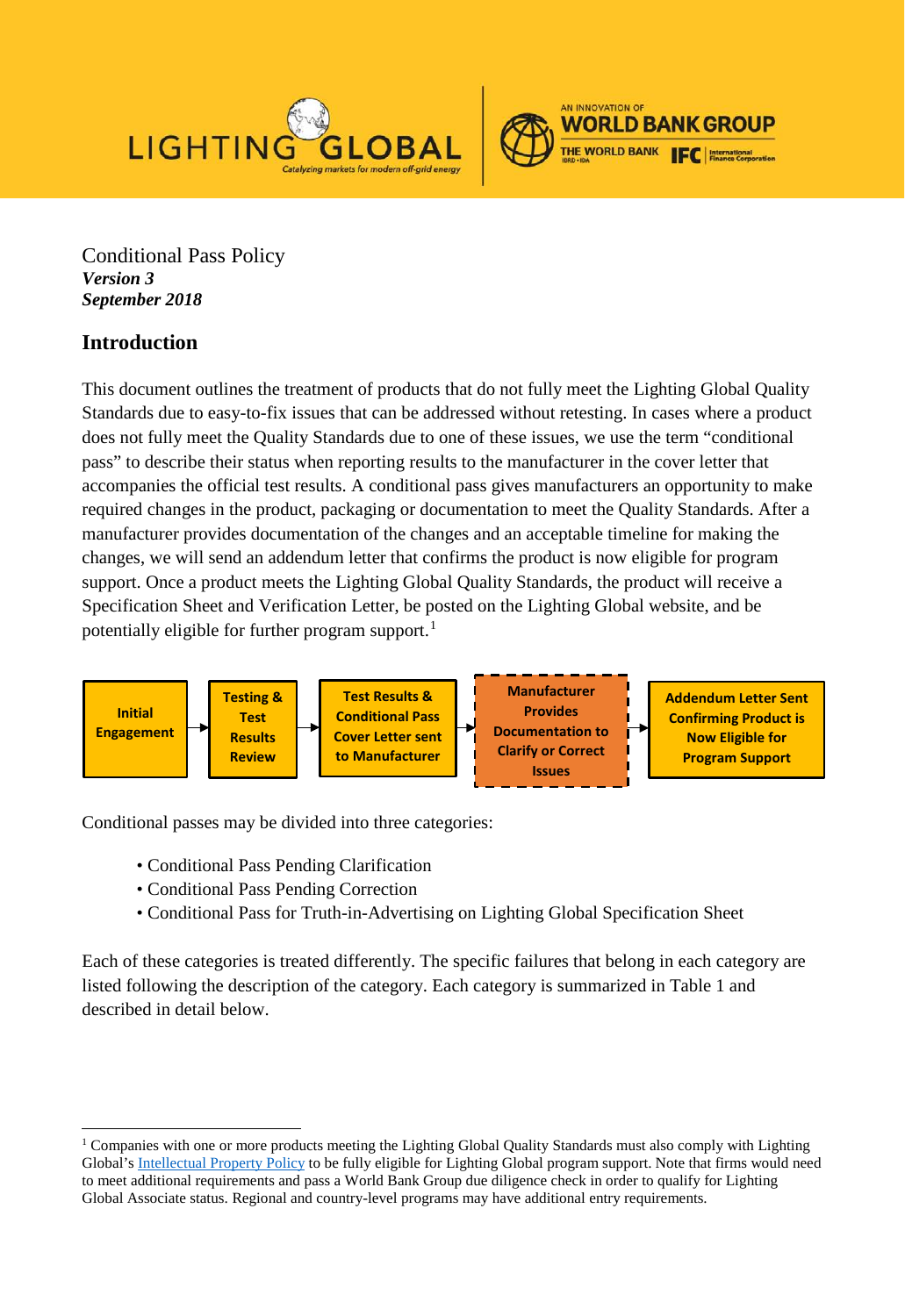|                    | <b>Conditional Pass Pending</b>                             | <b>Conditional Pass</b>                                     | <b>Conditional Pass for Truth-in-</b>             |
|--------------------|-------------------------------------------------------------|-------------------------------------------------------------|---------------------------------------------------|
|                    | <b>Clarification</b>                                        | <b>Pending Correction</b>                                   | <b>Advertising on Lighting</b>                    |
|                    |                                                             |                                                             | <b>Global Specification Sheet</b>                 |
|                    |                                                             |                                                             | (Renewal testing according to                     |
|                    |                                                             |                                                             | <b>MCM</b> and <b>MCM</b> testing only)           |
|                    |                                                             |                                                             |                                                   |
|                    | Program requires clarifying                                 | Issues that can be fixed solely                             | Product will maintain program                     |
|                    | information from                                            | by changing packaging and                                   | support and Lighting Global                       |
|                    | manufacturers prior to                                      | advertising materials; digital                              | will adjust the values on the                     |
|                    | determining status or                                       | corrections must be submitted                               | <b>Standardized Specification</b>                 |
|                    | receiving program support                                   | prior to receiving program                                  | Sheet unless the manufacturer                     |
| Program Support    |                                                             | support                                                     | chooses to undergo additional                     |
|                    |                                                             |                                                             | testing of the product to                         |
|                    |                                                             |                                                             | maintain the current values                       |
|                    | •Voltage threshold is outside                               | • No consumer-facing                                        | • A rating on the Lighting<br>Global Standardized |
|                    | of the default range for<br>overcharge or deep discharge    | warranty<br>• Warranty does not meet                        | Specification Sheet is >15%                       |
|                    | protection, but issue may be                                | requirements                                                | above the average measured                        |
|                    | resolved by providing the                                   | • Does not comply with                                      | value                                             |
|                    | battery manufacturer's                                      | <b>Performance Reporting</b>                                |                                                   |
|                    | specification sheet                                         | Requirements                                                |                                                   |
|                    |                                                             | • A consumer-facing                                         |                                                   |
|                    | • Fail to provide                                           | specification is $>15\%$ above                              |                                                   |
|                    | proof/approval for AC-DC                                    | the average measured value                                  |                                                   |
|                    | <b>Charger Safety</b>                                       | • Product includes an auxiliary                             |                                                   |
|                    |                                                             | appliance or charger that does                              |                                                   |
|                    | • Product that meets the                                    | not meet the Quality Standards                              |                                                   |
| Examples of Issues | <b>Lighting Global requirements</b>                         | • Product does not meet water                               |                                                   |
|                    | for ingress protection (IP), but<br>does not meet a higher, | ingress protection levels, but<br>issue may be addressed by |                                                   |
|                    | advertised level of ingress                                 | including an appropriate                                    |                                                   |
|                    | protection and the                                          | warning label                                               |                                                   |
|                    | manufacturer can provide                                    | • User manual does not meet                                 |                                                   |
|                    | documentation of IP testing by                              | requirements (SHS kits only)                                |                                                   |
|                    | an accredited lab                                           | • Packaging does not include a                              |                                                   |
|                    |                                                             | consumer-facing battery                                     |                                                   |
|                    | • Manufacturer has not                                      | replacement statement (SHS                                  |                                                   |
|                    | provided all required                                       | kits only)                                                  |                                                   |
|                    | documentation, such as a                                    | • Component replacement                                     |                                                   |
|                    | UN38.3 report, details on                                   | information is insufficient                                 |                                                   |
|                    | lithium battery protection, and                             | (SHS kits only)                                             |                                                   |
|                    | outdoor cable certification<br>(SHS kits only)              |                                                             |                                                   |
|                    |                                                             |                                                             |                                                   |
|                    |                                                             |                                                             |                                                   |
|                    |                                                             |                                                             |                                                   |

# **Table 1. Summary of Three Conditional Pass Categories**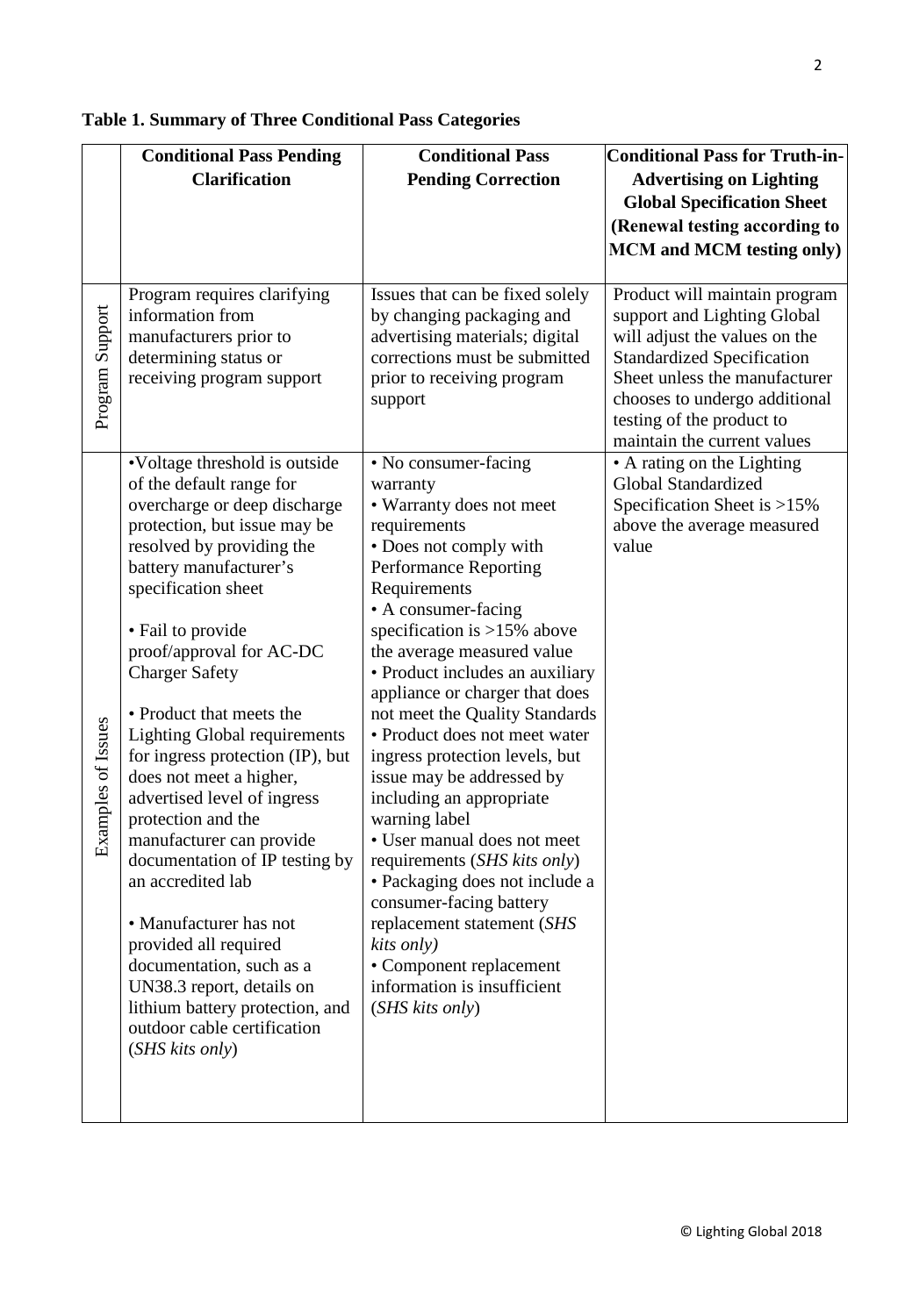## **Conditional Pass Pending Clarification**

In some cases, products will be given a "conditional pass" when Lighting Global requires more information to determine whether the product meets the Quality Standards.

### **What Manufacturers Should Do to Resolve the Issue**

In these cases, if the manufacturer can provide the required clarifying information or documentation, the product's status can change from "conditional pass" to "pass," and the product will be considered to meet the Quality Standards. If the product is already listed on the website, this clarifying information must be delivered within two weeks of receiving the test results to maintain support.<sup>[2](#page-2-0)</sup> If the product is not yet listed, we request the information or documentation be provided as soon as possible.

**Examples of issues** that can be resolved with clarifying information include:

- A product has overcharge or deep discharge protection for its battery, but the voltage threshold is outside of the default range specified in the most recent version of the Lighting Global Quality Standards. The manufacturer may provide documentation proving the tested threshold is within the battery supplier's recommendations.
- A manufacturer may provide documentation confirming that their AC-DC charger has approval from a recognized consumer electronics safety regulator. Detailed guidelines are described in the [AC Charger Safety Approval Policy.](https://www.lightingglobal.org/resource/ac-charger-safety-approval-policy/)
- A product meets the Lighting Global requirements for ingress protection (IP), but does not meet a higher, advertised level of ingress protection. The manufacturer may provide documentation of IP testing by an accredited lab proving that the product meets the advertised IP requirement.
- A manufacturer has not provided all required documentation under the Quality Standards for Solar Home System (SHS) Kits, such as a UN38.3 report, details on lithium battery protection, and outdoor cable certification. At this time, these requirements only apply to products tested as SHS kits, which are typically larger than 10 Wp.

### **Conditional Pass Pending Correction**

In cases where the product does not fully meet the Quality Standards due to an easy-to-fix issue related to the warranty, performance reporting requirements, water ingress labeling, or truth-inadvertising, the product will be given a conditional pass. Meeting the Lighting Global Quality Standards and accessing program support will not be possible until the Lighting Global team can confirm these issues are being addressed.

#### **What Manufacturers Should Do to Resolve the Issue**

- **1. Manufacturers must submit a plan to the Lighting Global team outlining the actions that manufacturers will take to address the issue.**
	- a. The plan must include a timeline and detailed description of how the issue will be corrected across the product line. If the product is already listed on the website, this

<span id="page-2-0"></span><sup>2</sup> Upon request, companies may be granted an additional two weeks to finalize a decision if they are actively engaging with the Lighting Global Quality Assurance team regarding the issue.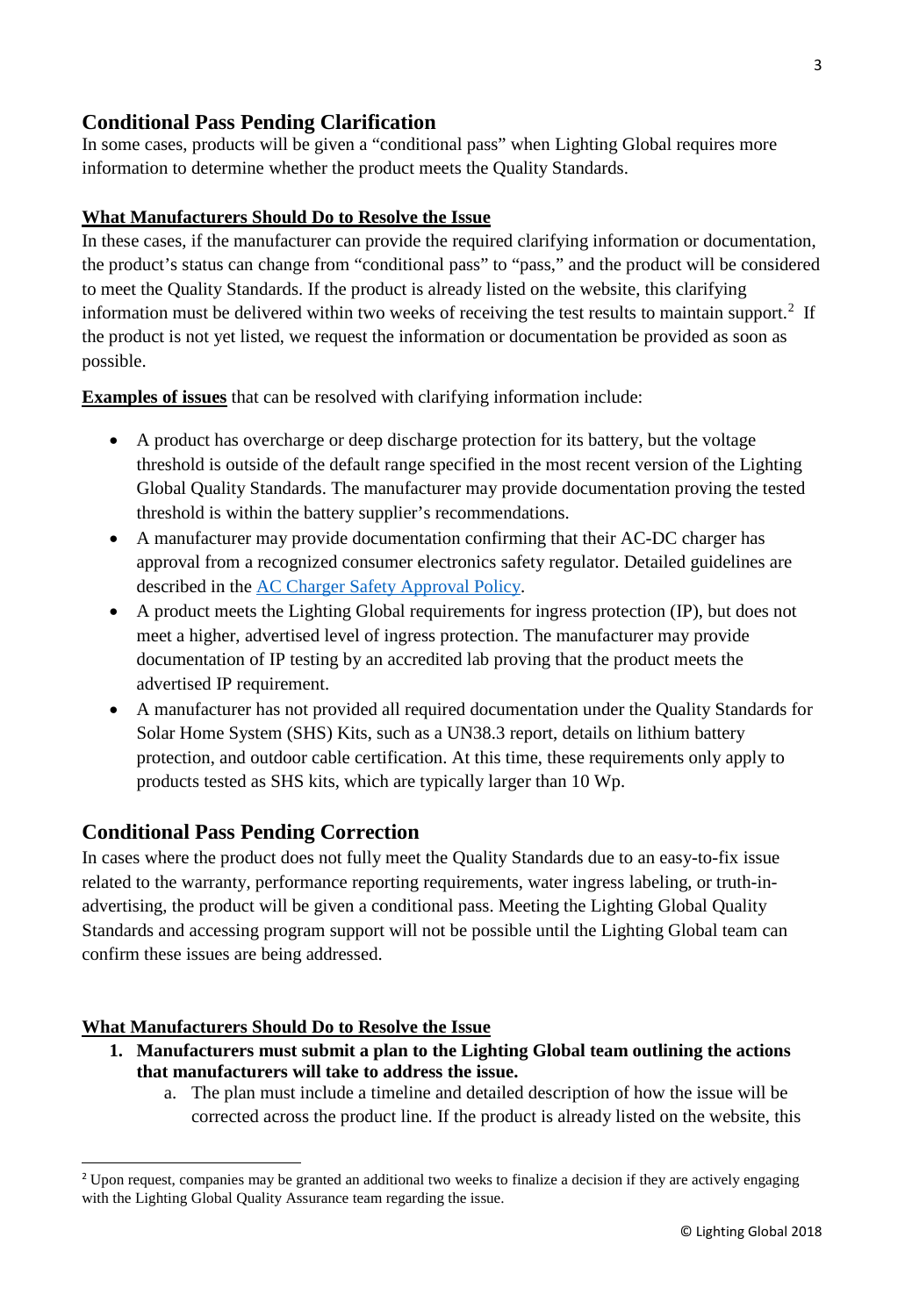plan must be delivered within two weeks of receiving the test results to maintain support.<sup>[3](#page-3-0)</sup> If the product is not yet listed, we request the plan be provided as soon as possible.

- i. Typically, to address truth-in-advertising issues, plans must include details regarding changing all marketing and advertising materials (product packaging, instruction manual, website, posters, etc.) to accurately reflect the measured results from laboratory testing that has been accepted by Lighting Global.[4](#page-3-1)
- ii. For issues related to consumer-facing materials, Lighting Global requires manufacturers to provide a digital copy of the updated materials and a timeline stating when the updates will be implemented. In general, if changes to the printed packaging cannot be made within three months, manufacturers are expected to apply stickers or labels to the existing packaging to correct any issues. Digital photos of the sticker or label and where it will be placed on the consumer-facing materials and the date of implementation of the stickers must be provided.
- b. Upon the Lighting Global team's approval of the plan, updated digital materials and timeline, the product's status can change from "conditional pass" to "pass," and the product will receive program support for up to two years from the date of receipt of the original test results.<sup>[5](#page-3-2)</sup> Any documentation and proof provided for resolving the issue will be included in an addendum letter. The product subsequently receives a Specification Sheet and Verification Letter, is posted on the Lighting Global website, and is potentially eligible for further program support<sup>[6](#page-3-3)</sup>.
- **2. To verify the changes have been made, manufacturers are required to provide photos of updated materials (e.g. re-designed product packaging) showing the changes have been implemented. [7](#page-3-4)**
	- a. This evidence must be submitted within three months or according to the agreed upon timeline.
	- b. At a minimum, the following two images are required: a close-up picture of the changes (e.g. printed packaging or instruction manual) and a picture of 100 units of product stock with the changes implemented.
	- c. If the evidence is acceptable, the product will maintain program support.
	- d. If this evidence is not provided the product will lose its status with regard to the Quality Standards immediately and will be removed from the Lighting Global

<span id="page-3-0"></span><sup>&</sup>lt;sup>3</sup> Upon request, companies may be granted an additional two weeks to finalize a decision if they are actively engaging with the Lighting Global Quality Assurance team regarding the issue.

<span id="page-3-1"></span><sup>4</sup> Alternatively, manufacturers may choose to improve the product to match the advertised values. A change to the product would require that the product be re-tested for verification (targeted re-testing may be a possibility).

<span id="page-3-3"></span><span id="page-3-2"></span><sup>5</sup> Up to an additional six months of support may be granted to account for the delay in receiving program support. <sup>6</sup>Companies with one or more products meeting the Lighting Global Quality Standards must also comply with Lighting Global's [Intellectual Property Policy](https://www.lightingglobal.org/resource/intellectual-property-policy-for-product-testing/) to be fully eligible for Lighting Global program support. Note that firms would need to meet additional requirements and pass a World Bank Group due diligence check in order to qualify for Lighting Global Associate status. Regional and country-level programs may have additional entry requirements.

<span id="page-3-4"></span><sup>7</sup> This step of the policy will be enforced for all products receiving a conditional pass beginning March 1, 2018.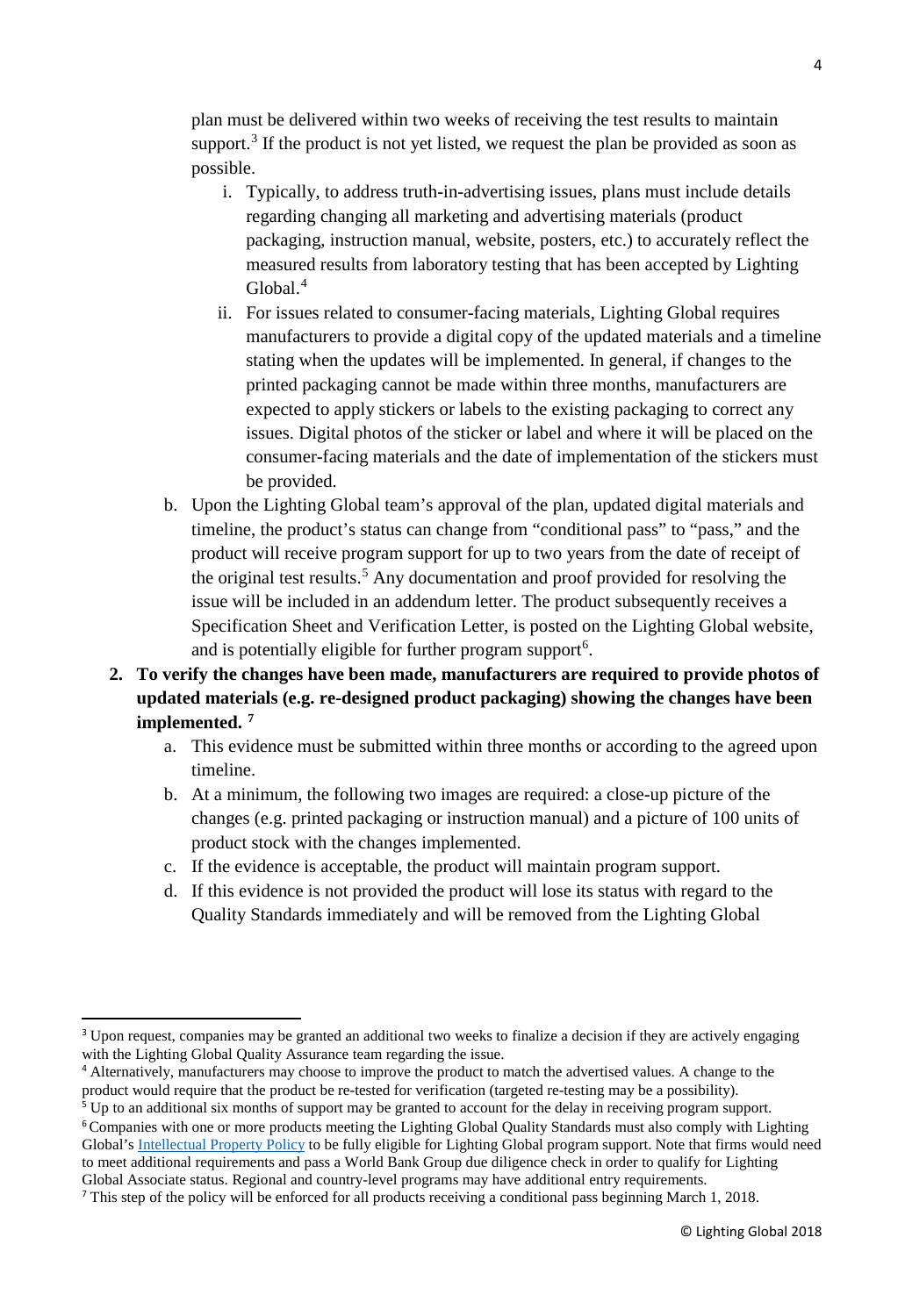website. If the company then requests to have the product re-listed, the product would need to undergo a full QTM test to verify that it now meets the Quality Standards.<sup>[8](#page-4-0)</sup>

**WARNING: If the issue identified during testing was previously identified in QTM/ Renewal according to MCM/AVM /MCM test results and not corrected by the manufacturer, the product may be required to undergo additional inspections instead of submitting photos as described in Step 1 and 2 above.** Lighting Global will randomly sample units from the warehouse and subsequently from the market and conduct a visual inspection to verify that the product's packaging, user manual, or warranty card has been corrected. The costs for the inspections will be paid by the manufacturer. If the additional inspections confirm that the required corrections have not been made, the product will lose Lighting Global support.

**3. Products that receive conditional pass pending correction may be subject to follow-up market surveillance activities**, such as website monitoring, Market Check Tests, and market inspections. The Lighting Global team will request a list of distributors and locations where we can inspect the products in the market to verify the updates were implemented. If this information is not provided the product will lose its status with regard to the Quality Standards immediately and will be removed from the Lighting Global website.

#### **Examples of Issues**

Table 3 provides some example of issues that are easy to fix, but are required to be resolved before the product can receive program support.

| Category                           | <b>Metric</b>      | <b>Issue</b>                                                |
|------------------------------------|--------------------|-------------------------------------------------------------|
| <b>Warranty</b>                    | Minimum Warranty   | No consumer-facing <sup>9</sup> warranty<br>$\bullet$       |
|                                    |                    | Warranty does not meet the minimum                          |
|                                    |                    | requirements                                                |
| Consumer-facing<br><b>Truth In</b> |                    | Does not comply with the Performance Reporting<br>$\bullet$ |
| <b>Advertising</b>                 | performance claims | Requirements <sup>10</sup>                                  |
|                                    |                    | A run time other than the solar run time for the            |
|                                    |                    | highest setting is advertised without stating the           |
|                                    |                    | setting name                                                |
|                                    |                    | A consumer-facing specification is $> 15\%$ above           |
|                                    |                    | the average measured value                                  |

#### **Table 3. Easy-to-Fix Issues**

<span id="page-4-0"></span><sup>&</sup>lt;sup>8</sup> Under certain conditions, a company may be able to be reinstated after providing the required evidence or undergoing targeted re-testing, at the discretion of Lighting Global.

<span id="page-4-1"></span><sup>9</sup> Consumer-facing means that the end user has access to the information via the packaging, user's manual, etc., prior to the time of purchase. Posting warranty information on a website, while useful, does not provide sufficient notice to consumers as many end-users do not have access to the Internet.

<span id="page-4-2"></span><sup>&</sup>lt;sup>10</sup> See [Performance Reporting Requirements Policy](https://www.lightingglobal.org/resource/performance-reporting-requirements/) for more details.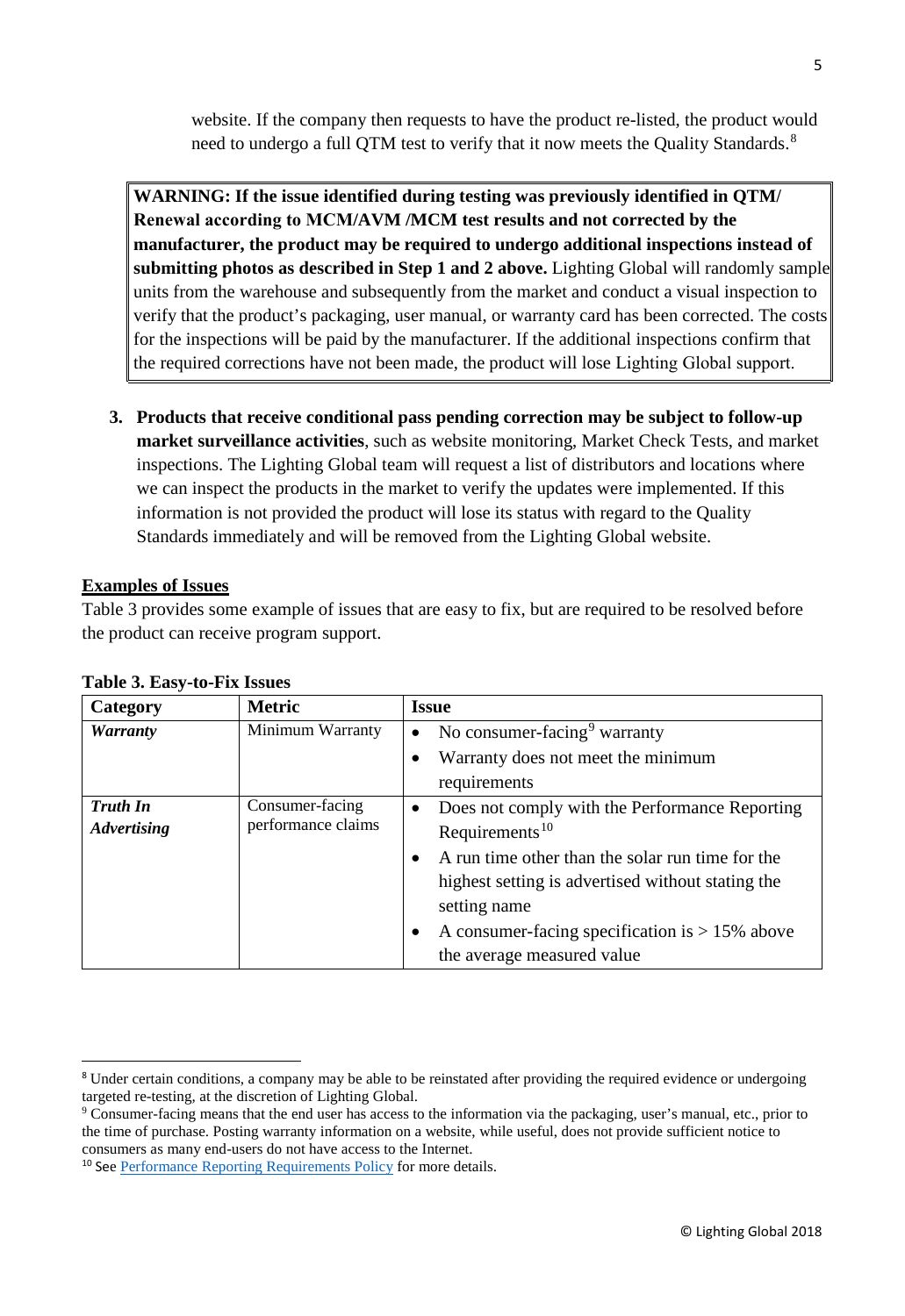| <b>Truth In</b><br><b>Advertising</b><br><b>Quality</b> and | <b>Auxiliary Appliance</b><br>Use & Other Aspects<br><b>Water Protection</b> | $\bullet$ | Information provided in a consumer facing<br>location is not accurately specified<br>Product includes an auxiliary appliance or charger<br>that does not meet the Quality Standards, and the<br>manufacturer decides to no longer include this<br>appliance or charger with the system |
|-------------------------------------------------------------|------------------------------------------------------------------------------|-----------|----------------------------------------------------------------------------------------------------------------------------------------------------------------------------------------------------------------------------------------------------------------------------------------|
| <b>Durability</b>                                           |                                                                              | $\bullet$ | Does not meet required water ingress protection<br>levels, but may be able to address this issue by<br>including an appropriate warning label.                                                                                                                                         |
| <b>Consumer</b><br><b>Information</b><br>(SHS kits only)    | <b>User Manual</b>                                                           | $\bullet$ | User manual does not meet requirements described<br>in the Quality Standards for SHS Kits                                                                                                                                                                                              |
| <b>Consumer</b><br><b>Information</b><br>(SHS kits only)    | Component<br>Specifications and<br>Replacement<br>Methods                    | $\bullet$ | Packaging does not include a consumer-facing<br>battery replacement statement<br>Component replacement information is insufficient                                                                                                                                                     |

## **Conditional Pass for Truth-in-Advertising on Lighting Global Specification Sheet**

In cases where products with an existing Lighting Global Specification Sheet are re-tested, such as during Renewal Testing according to the Market Check Test Method or a Market Check Test, the new test results might indicate a decrease in performance and not be within 15% of the original test results. If the product performance is advertised accurately in all locations except the Lighting Global Specification Sheet, the product may maintain program support and Lighting Global will adjust the values on the Standardized Specification Sheet unless the manufacturer chooses to undergo additional testing of the product to maintain the current values. [Note that in the case of improved performance, the SSS will not be revised with performance measurements that exceed the original QTM results unless a 6-sample test is completed to confirm the 2-sample renewal results.]

#### **What Manufacturers Should Do to Resolve the Issue**

In these cases, the manufacturer will be given two weeks to decide whether to have Lighting Global adjust the values on the Standardized Specification Sheet to match the recently measured values or to undergo additional testing of the product in order to maintain the current values reported on the Standardized Specification Sheet. If a decision is not provided within two weeks, Lighting Global will adjust the values on the Standardized Specification Sheet.<sup>[11](#page-5-0)</sup> Once the values are updated on the Standardized Specification Sheet, the product's status can change from "conditional pass" to "pass," and the product will be considered to continue to meet the Quality Standards.

The manufacturer may instead prefer that the product undergo further testing to confirm the new test results or choose to make changes to the product to ensure it performs similarly to the original testing. In these cases, additional testing will be required, and, depending on the specific issue, the product may or may not continue to receive program support.

<span id="page-5-0"></span> $11$  Upon request, companies may be granted an additional two weeks to finalize a decision if they are actively engaging with the Lighting Global Quality Assurance team regarding the issue.